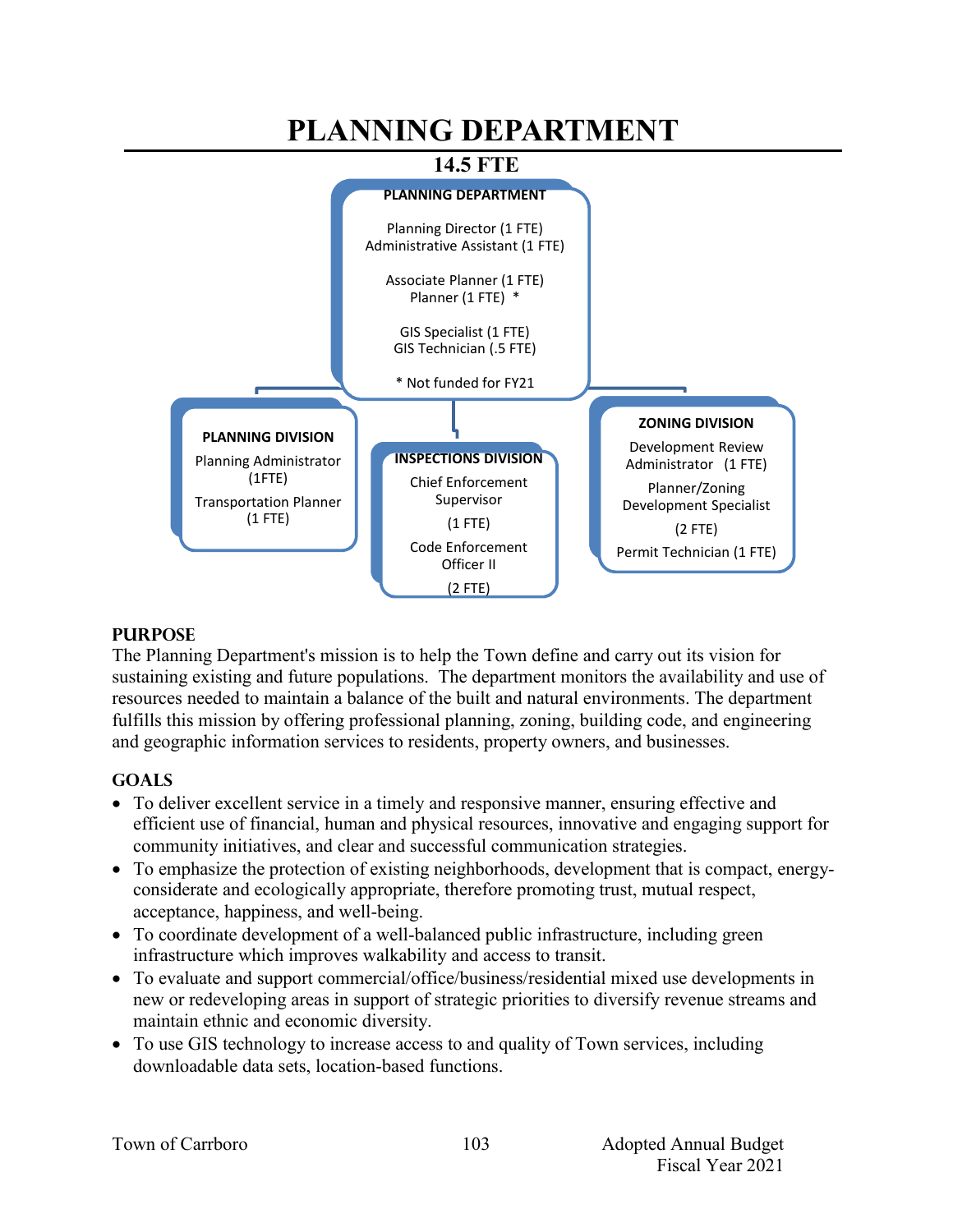To cooperate with federal, state, county and municipal governments and multi-national companies to provide new and leverage existing GIS technology and data in the service of the Town government, staff, and citizens.

## **SERVICES PROVIDED & ACTIVITIES**

- Short- and Long-Range Land Use Planning and Development Management, Engineering, Minimum Housing, Multi-trade inspections
- Intergovernmental Relations
- Geographic Information Services and support to all Town departments, Transportation, and Environmental Planning
- Staff support for Town Council and advisory boards

## **PREVIOUS YEAR ACCOMPLISHMENTS**

- Completion of Historic Rogers Road residential rezoning
- Rogers Road Interlocal agreements for sharing sewer connection fees for low and moderate income residents; environmental assessment for jointly owned Greene Tract
- Preparation of initial 10-year Climate Action Budget
- Design process for 203 Project, with new County partner, the Orange County Skills Development Center, underway.
- Bicycle Transportation Plan update completed (projected to be complete in June 2020)
- Energov, the integrated permitting database was launched in August 2019, followed six weeks later by PIPER, the online permitting portal. Processes have shifted so that applications for all building-related permits, plat reviews, sign and zoning permits are now completed online.
- GIS application, database, and web server upgrades
- Ongoing maintenance of Town boundaries with the U.S. Census for accurate data collection

## **UPCOMING FISCAL YEAR OBJECTIVES**

- Coordinate development process, including permitting and construction authorization, for uses at 203 S. Greensboro property
- Complete design process for pedestrian and bicycle improvements (e.g. South Greensboro Street and Jones Creek)
- Coordinate and manage initiation of comprehensive planning process
- Complete transition of zoning applications to Energov, including development of new Active Projects Report.
- Begin construction of Morgan Creek Greenway after successful selection of contractor

## **TOWN COUNCIL PRIORITIES**

Diversify revenue stream to maintain ethnic and economic diversity.

Protect historic neighborhoods and maintain Carrboro's unique identity,

Improve walkability and public transportation.

Encourage development that is compact, dense, and appeals to diverse lifestyles and incomes, and

Enhance and sustain quality of life / place issues for everyone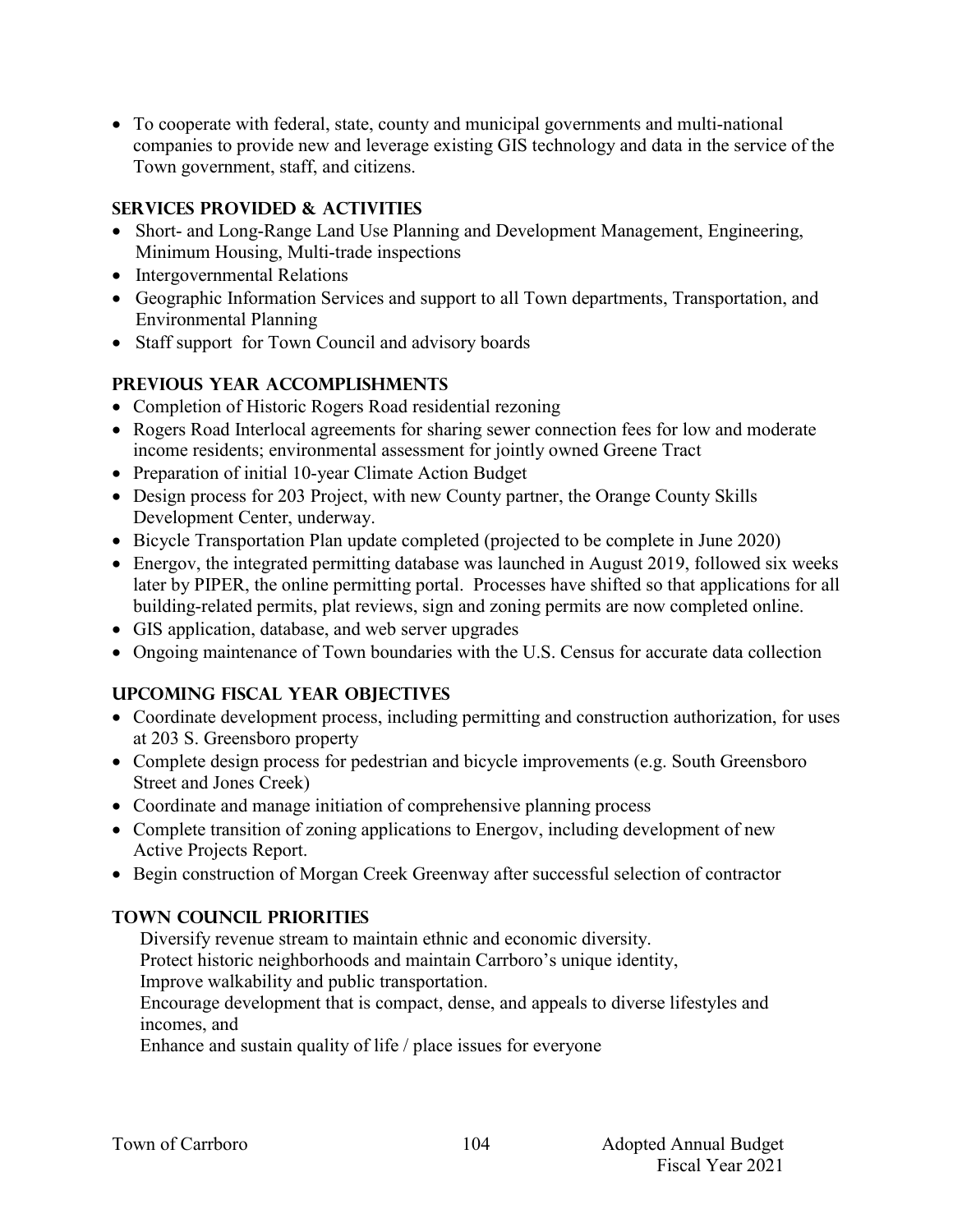### **PERFORMANCE MEASURES**

|                                                                         | FY2017-18<br><b>ACTUAL</b> | FY 2018-19<br><b>ACTUAL</b> | FY 2019-20<br><b>ESTIMATED</b> | FY 2020-21<br><b>PROJECTED</b> |
|-------------------------------------------------------------------------|----------------------------|-----------------------------|--------------------------------|--------------------------------|
| # of LUO Amendments                                                     | 9                          | 6                           | 7                              | 7                              |
| # of Conditional Use<br>Permits                                         | $\overline{2}$             | 3                           | $\overline{2}$                 | 3                              |
| # of Special Use Permits                                                | $\overline{2}$             | $\Omega$                    | $\theta$                       | 1                              |
| # of Zoning Permits                                                     | 96                         | 63                          | 70                             | 75                             |
| $#$ of Bldg Permits for<br>New Residential Units in<br>Town             | 149                        | 31                          | 25                             | 10                             |
| <b>Bldg Permit Construction</b><br>Value for New<br>Residential in Town | \$32.0M                    | \$7.5M                      | \$8.6M                         | \$3.5M                         |
| Bldg Permit Value for<br>New Commercial in<br>Town                      | \$3.6M                     | \$5.0M                      | \$5.0M                         | \$22.0M                        |
| # of Cos Issued for New<br>Residential Units in<br>Town                 | 65                         | 105                         | 121                            | 10                             |
| Inspections per day per<br>Inspector FTE                                | 8.5                        | 9.5                         | 11.7                           | 8.5                            |

## **Department Budget Summary**

| BUDGEI SUMMAR I<br>PLAINNING DEPARTMENT |               |                |                |                   |
|-----------------------------------------|---------------|----------------|----------------|-------------------|
|                                         |               | 2019-20        | FY 2020-21     |                   |
|                                         | 2018-19       | <b>Adopted</b> | <b>Adopted</b> |                   |
|                                         | <b>Actual</b> | <b>Budget</b>  | <b>Budget</b>  | <b>Pct Change</b> |
| Personnel                               | 1,158,101     | 1,431,962      | 1,309,817      | $-8.5\%$          |
| Operating                               | 173,338       | 217,935        | 253,768        | 16.4%             |
| <b>TOTAL</b>                            | \$1,331,439   | \$1,649,897    | \$1,563,585    | $-5.2\%$          |
|                                         |               |                |                |                   |
| <b>General Revenues</b>                 | 915,767       | 1,341,597      | 1,256,185      | $-6.4%$           |
| <b>Department Revenues</b>              | 415,672       | 308,300        | 307,400        | $-0.3%$           |

# **Budget summary - pLANNING department**

### **CHANGES IN BUDGET FROM PRIOR YEAR ADOPTED BUDGET:**

Personnel costs decreased due to a shift of personnel to other departments as noted below. Operating expenses changed as a result of shifting expenses from Governmental Support and to Climate Action, and reductions in training, conferences, and travel costs.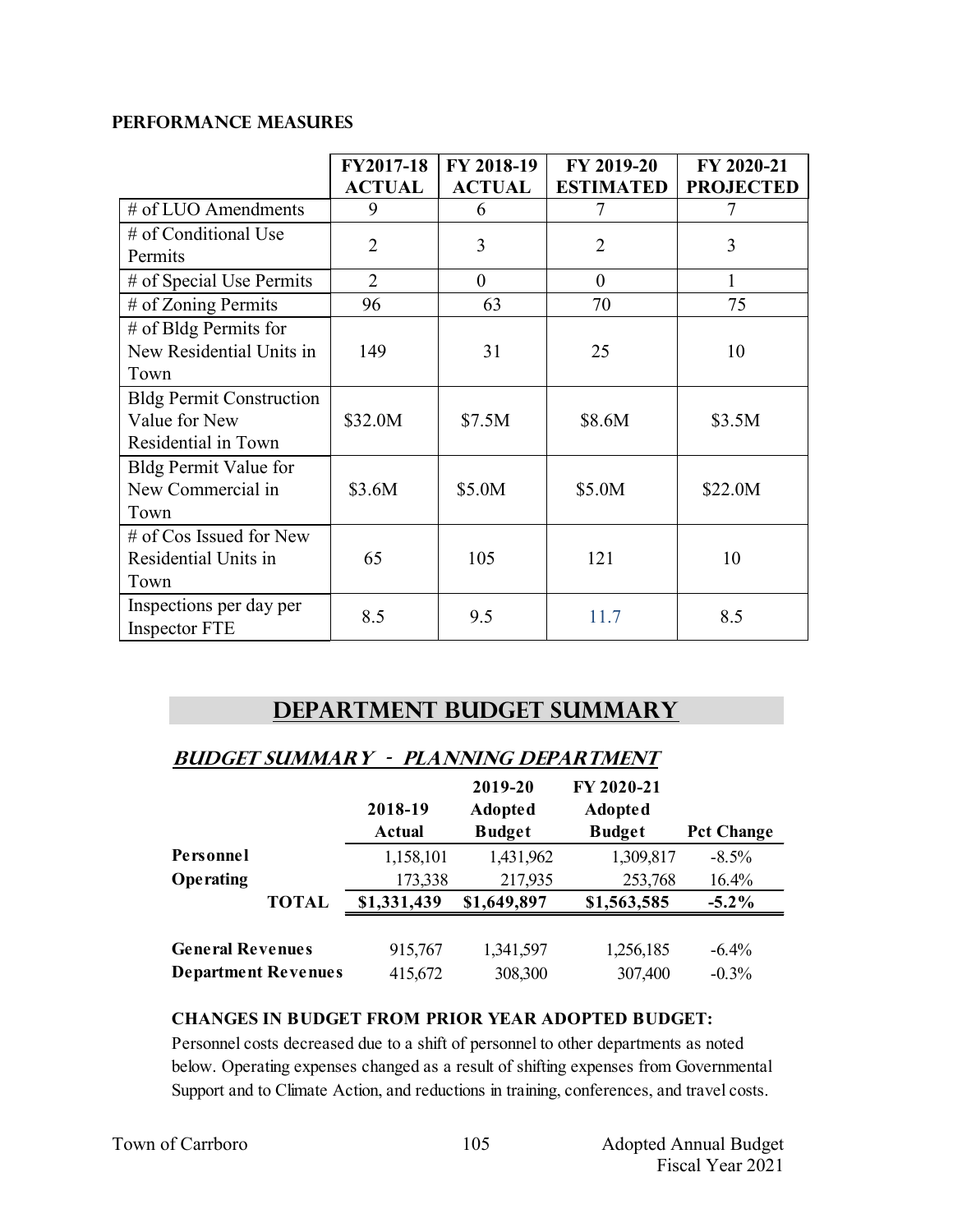## **Division Level Summaries**

|                            |              | 2018-19<br><b>Actual</b> | 2019-20<br><b>Adopted</b><br><b>Budget</b> | FY 2020-21<br><b>Adopted</b><br><b>Budget</b> | <b>Pct Change</b> |
|----------------------------|--------------|--------------------------|--------------------------------------------|-----------------------------------------------|-------------------|
| Personnel                  |              | 550,855                  | 811,942                                    | 656,710                                       | $-19.1%$          |
| Operating                  |              | 159,856                  | 196,340                                    | 233,693                                       | 19.0%             |
|                            | <b>TOTAL</b> | \$710,711                | \$1,008,282                                | \$890,403                                     | $-11.7\%$         |
|                            |              |                          |                                            |                                               |                   |
| <b>General Revenues</b>    |              | 624,861                  | 983,282                                    | 865,403                                       | $-12.0\%$         |
| <b>Department Revenues</b> |              | 85,850                   | 25,000                                     | 25,000                                        | $0.0\%$           |

### **Budget summary - planning supervision**

#### **CHANGES IN BUDGET FROM PRIOR YEAR ADOPTED BUDGET:**

Personnel costs decreased as a result of a shift of one employee to the Town Manager's budget and allocated costs to storm water. Operating expenses increased \$66,728 for the Rogers Rd interlocal previously reported in Governmental Support, and decreased \$25,000 by shifting Grassroots to Climate Action. Training, conferences, and travel were reduced to nearly zero.

## **Budget summary - planning zoning**

|                         |                            | 2018-19<br>Actual | 2019-20<br><b>Adopted</b><br><b>Budget</b> | FY 2020-21<br><b>Adopted</b><br><b>Budget</b> | <b>Pct Change</b> |
|-------------------------|----------------------------|-------------------|--------------------------------------------|-----------------------------------------------|-------------------|
| Personnel               |                            | 342,286           | 346,966                                    | 361,547                                       | $4.2\%$           |
| Operating               |                            | 4,346             | 8,000                                      | 5,050                                         | $-36.9%$          |
|                         | <b>TOTAL</b>               | \$346,632         | \$354,966                                  | \$366,597                                     | 3.3%              |
| <b>General Revenues</b> |                            | 305,715           | 309,466                                    | 330,097                                       | 6.7%              |
|                         | <b>Department Revenues</b> | 40,917            | 45,500                                     | 36,500                                        | $-19.8%$          |

### **CHANGES IN BUDGET FROM PRIOR YEAR ADOPTED BUDGET:**

Increase in Personnel costs due to salary and insurance adjustments. Operating expenses decreased for conferences and travel.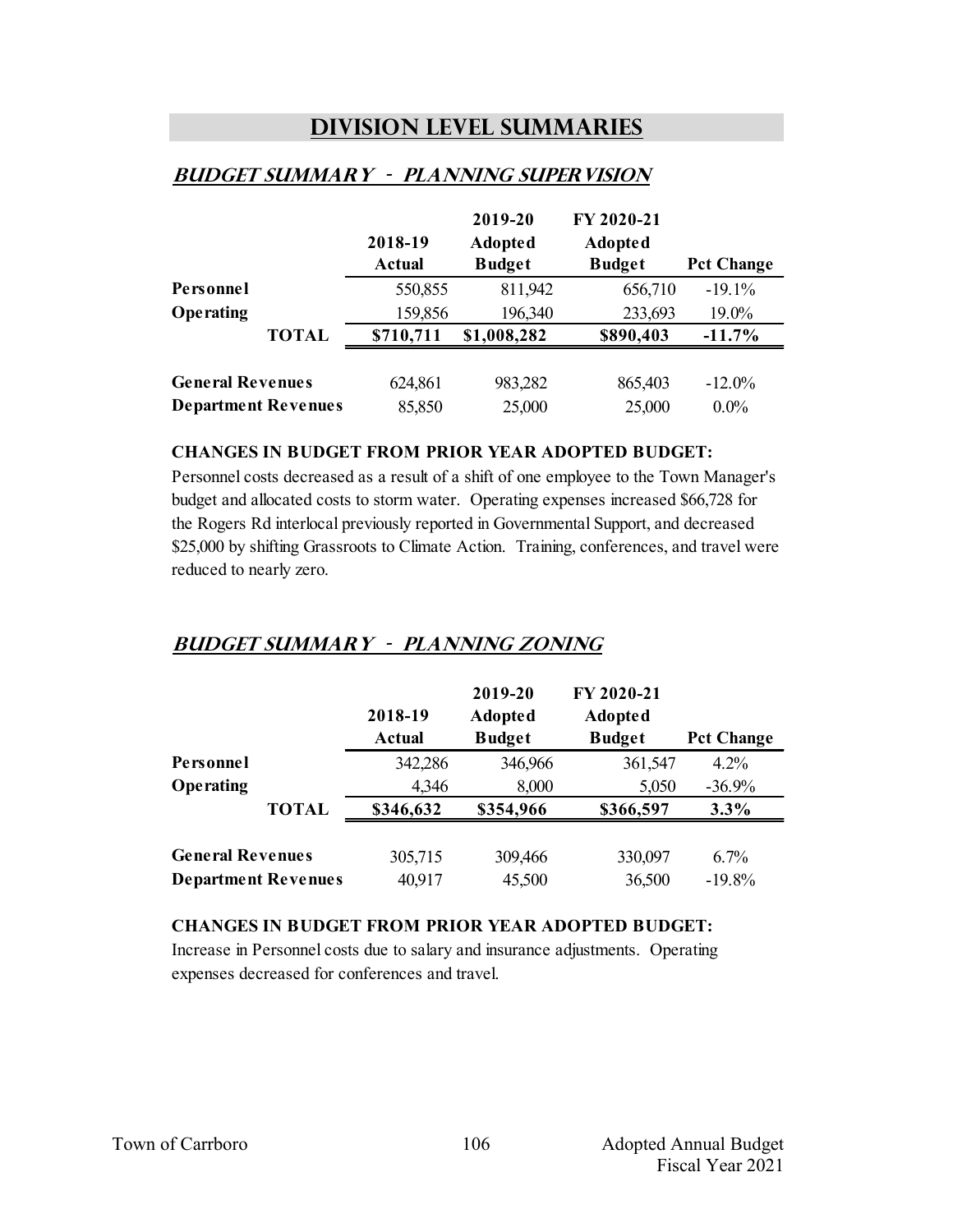## **Budget summary - planning inspections**

|                         |                            | 2018-19<br>Actual | 2019-20<br><b>Adopted</b><br><b>Budget</b> | FY 2020-21<br><b>Adopted</b><br><b>Budget</b> | <b>Pct Change</b> |
|-------------------------|----------------------------|-------------------|--------------------------------------------|-----------------------------------------------|-------------------|
| Personnel               |                            | 264,960           | 273,054                                    | 291,560                                       | 6.8%              |
| Operating               |                            | 9,136             | 13,595                                     | 15,025                                        | 10.5%             |
|                         | <b>TOTAL</b>               | \$274,096         | \$286,649                                  | \$306,585                                     | $7.0\%$           |
| <b>General Revenues</b> |                            |                   | 48,849                                     | 60,685                                        | 24.2%             |
|                         | <b>Department Revenues</b> | 288,905           | 237,800                                    | 245,900                                       | 3.4%              |

### **CHANGES IN BUDGET FROM PRIOR YEAR ADOPTED BUDGET:**

Increase in Personnel costs due to salary and insurance adjustments. Operating expenses increased for training.